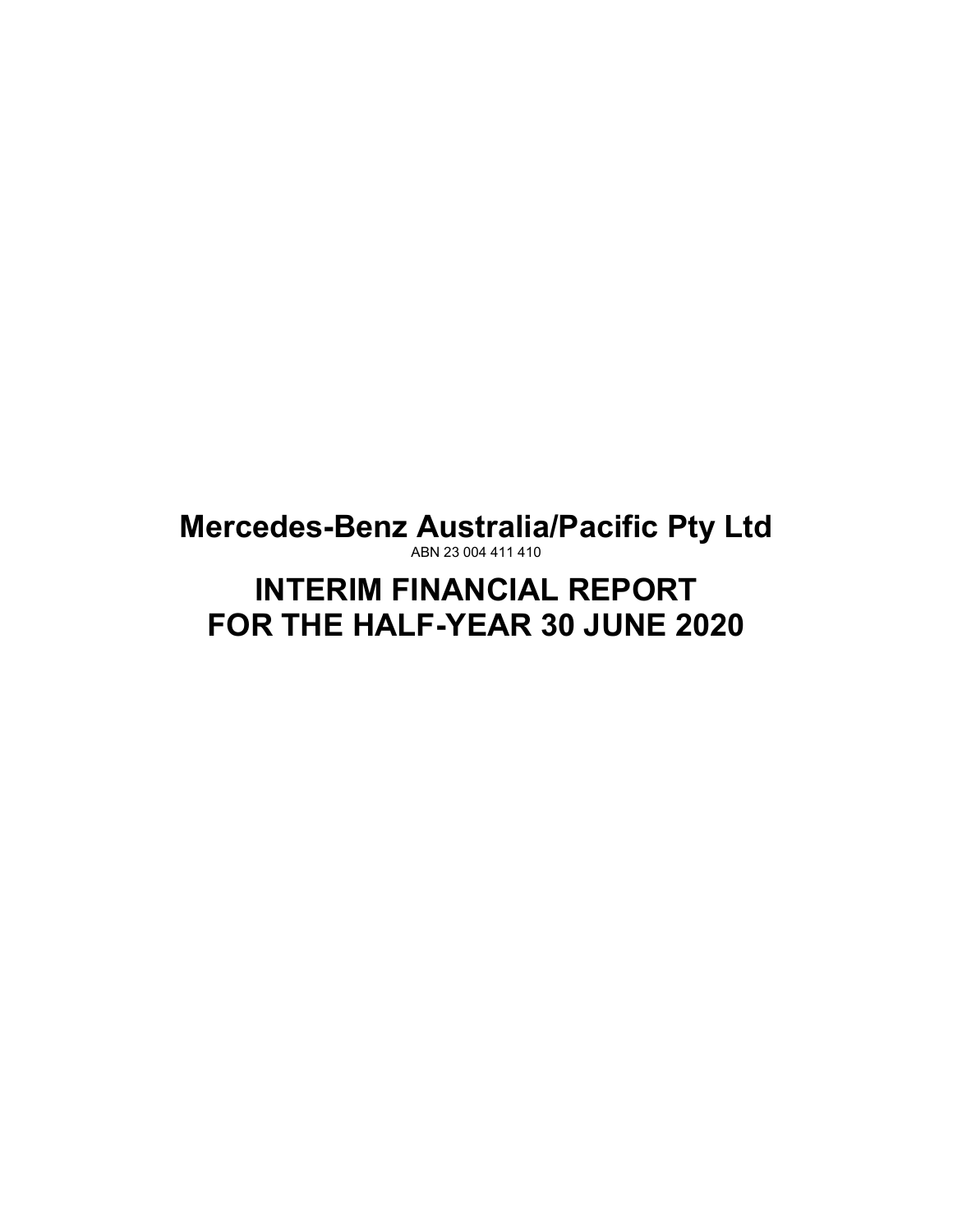# **INTERIM FINANCIAL REPORT FOR THE HALF YEAR ENDED 30 JUNE 2020**

# **Contents**

|                                           | Page           |
|-------------------------------------------|----------------|
| Interim Management Report                 | 1              |
| <b>Responsibility Statement</b>           | 2              |
| <b>Financial statements</b>               |                |
| Unaudited Statement of Financial Position | 3              |
| Unaudited Statement of Profit or Loss     | $\overline{4}$ |
| Notes to the financial statements         | 5              |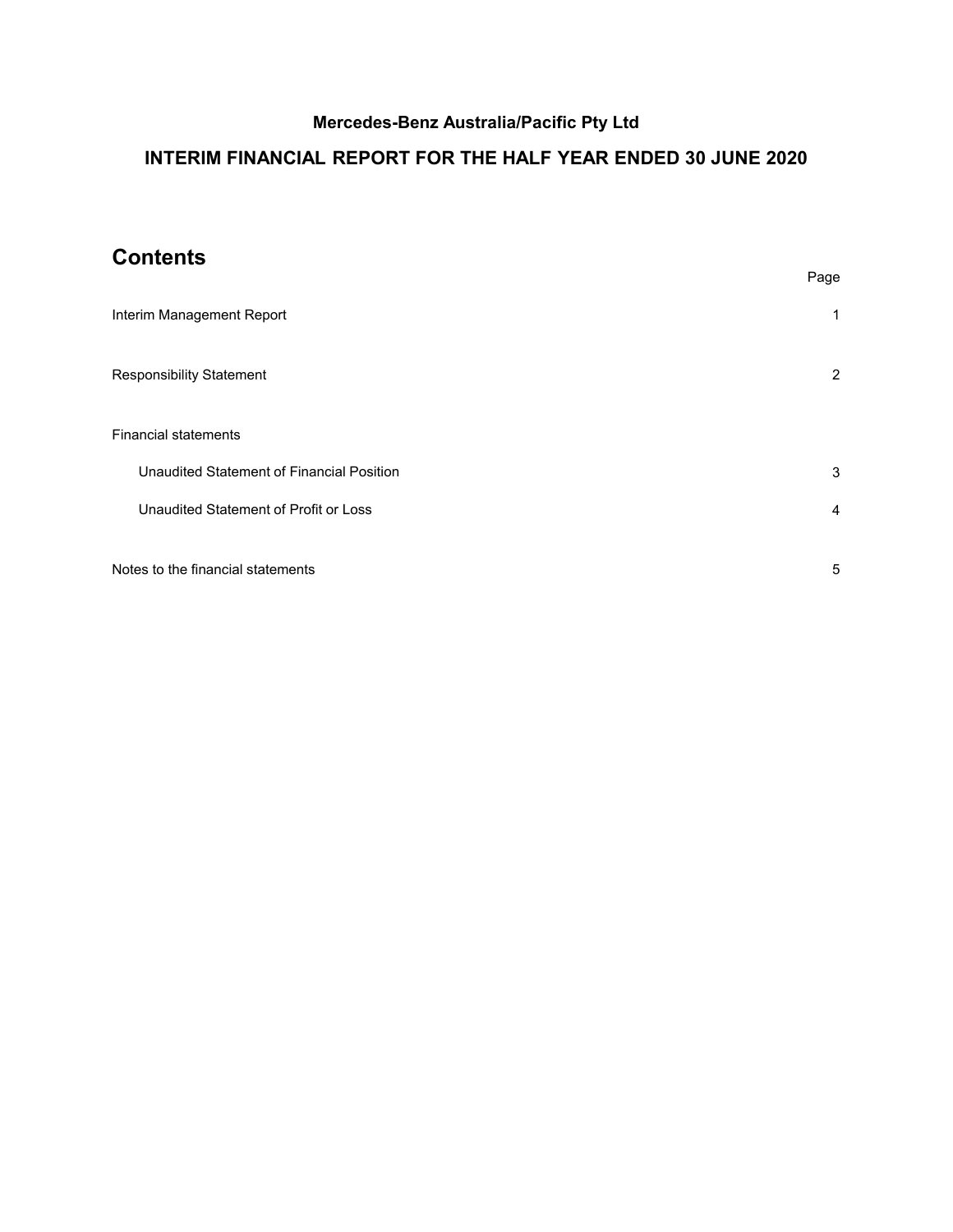# **INTERIM MANAGEMENT REPORT FOR THE HALF YEAR ENDED 30 JUNE 2020**

<span id="page-2-0"></span>This interim management report is presented together with the interim financial report of Mercedes-Benz Australia/Pacific Pty Ltd ("the Company") for the half year ended 30 June 2020.

### **Principal activities**

The principal activities of the Company during the half year ended 30 June 2020 were the importation, marketing and distribution of passenger and commercial motor vehicles and their component parts.

The Company is also involved in financing activities for its working capital management and on behalf of itself and some other related parties of the local Daimler group.

There were no significant changes in the nature of the Company's activities during the year.

### **Operating and financial review**

The Company made a loss, after income tax, for the half year ended 30 June 2020 amounting to \$13.615 million (2019: \$18.412 million loss).

### **Significant changes in the state of affairs**

In the opinion of the Directors there were no significant changes in the state of affairs of the Company that occurred during the half-year under review.

#### **Likely developments**

#### *Operations*

The Company will continue to pursue its policy of increasing its key market share as well as maintaining its contribution to the Daimler global organisation.

The Company's financing activities for other related parties of the local Daimler group are expected to continue depending on the requirements of these related parties.

#### **Risk Report**

Many factors could directly or indirectly affect the Company's business, financial position, financial performance and cash flows. These factors include, but are not limited to, changes in economic and market conditions, credit risk and currency risk. Further information regarding the Company's risk management strategies are described in the Company's 2019 Annual Financial Report.

#### **Rounding off**

The Company is of a kind referred to in ASIC Class Order 98/100 dated 10 July 1998 (updated by CO 05/641 effective 28 July 2005) and in accordance with that Class Order, amounts in the financial report and interim management report have been rounded off to the nearest thousand dollars, unless otherwise stated.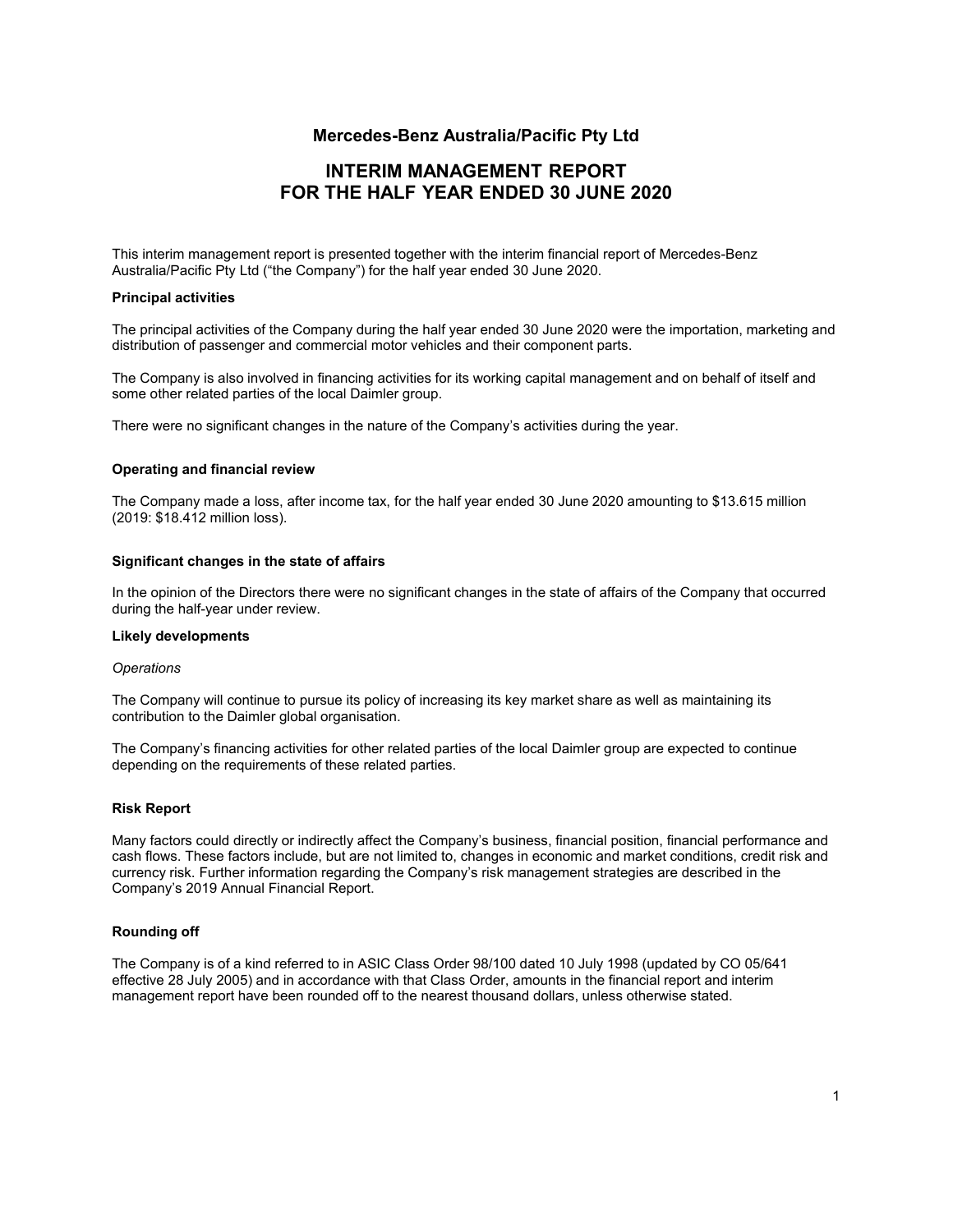# **RESPONSIBILITY STATEMENT**

<span id="page-3-0"></span>The Company directors' report (where necessary read together with the financial report and notes to the financial statements which accompany the directors' report) provides a fair review of the development and performance of the business and the position of the Company for the half year ended 30 June 2020, together with a description of the principal opportunities and risks associated with the expected development of the Company.

Digitally signed by<br>
HVONSAN Date: 2020.08.19<br>
10:28:44 +10'00'

Mr. Horst von Sanden *CEO and Director*

Melbourne

DITARR<sup>by Ditally signed</sup><br>DITARR<sup>by DITARR</sup><br>2020.08.19

Ms. Diane Tarr **Director** 

Melbourne

VMALZAH Date: 2020.08.19 09:57:44 +10'00'

Mr. Volker Malzahn *CFO and Director*

Melbourne



Mr. Steve McHutchon **Director** 

Melbourne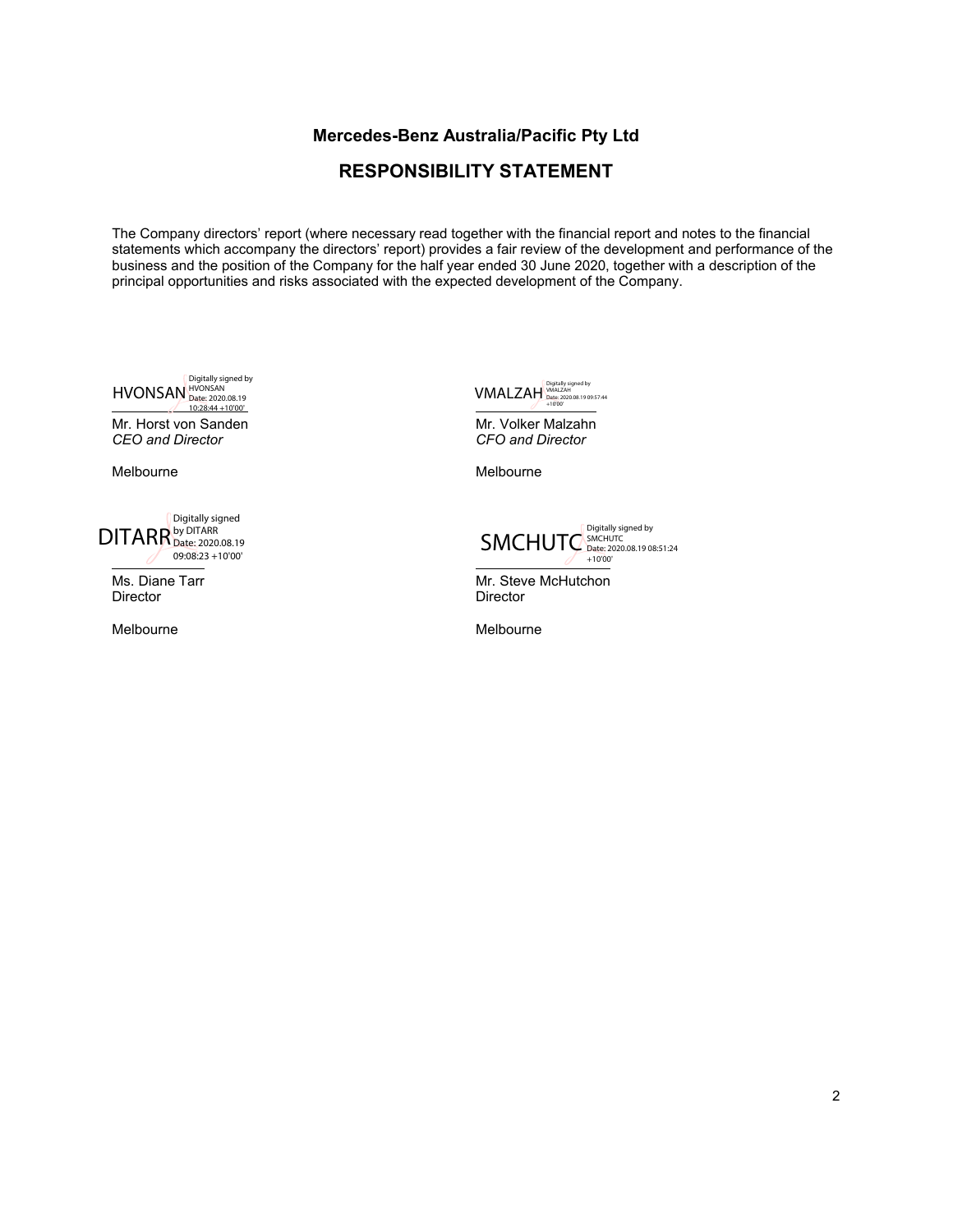# **UNAUDITED STATEMENT OF FINANCIAL POSITION**

<span id="page-4-0"></span>

|                                      | 30 June<br>2020<br>\$'000 | 31 Dec<br>2019<br>\$'000 |
|--------------------------------------|---------------------------|--------------------------|
| <b>Current assets</b>                |                           |                          |
| Cash and cash equivalents            | 243,572                   | 186,564                  |
| Trade and other receivables          | 1,920,677                 | 2,032,857                |
| Inventories                          | 612,071                   | 954,423                  |
| <b>Total current assets</b>          | 2,776,320                 | 3,173,844                |
| <b>Non-current assets</b>            |                           |                          |
| Trade and other receivables          | 949,935                   | 1,325,454                |
| Deferred tax assets                  | 89,202                    | 82,775                   |
| Intangible assets                    | 2,733                     | 3,286                    |
| Property, plant and equipment        | 57,299                    | 69,810                   |
| <b>Total non-current assets</b>      | 1,099,169                 | $\sqrt{1,481}$ , 325     |
| <b>Total assets</b>                  | 3,875,489                 | 4,655,169                |
| <b>Current liabilities</b>           |                           |                          |
| Trade and other payables             | 493,844                   | 703,239                  |
| Loans and borrowings                 | 1,549,236                 | 1,752,583                |
| Employee benefits                    | 4,411                     | 8,454                    |
| Provisions                           | 97,390                    | 81,175                   |
| Deferred income                      | 382                       | 1,684                    |
| <b>Total current liabilities</b>     | 2,145,263                 | 2,547,135                |
| <b>Non-current liabilities</b>       |                           |                          |
| Trade and other payables             | 42,901                    | 39,373                   |
| Loans and borrowings                 | 956,499                   | 1,332,018                |
| Employee benefits                    | 4,638                     | 532                      |
| Provisions                           | 77,390                    | 73,615                   |
| Deferred income                      | 1,333                     | 1,416                    |
| <b>Total non-current liabilities</b> | 1,082,761                 | 1,446,954                |
| <b>Total liabilities</b>             | 3,228,024                 | 3,994,089                |
| <b>Net assets</b>                    | 647,465                   | 661,080                  |
|                                      |                           |                          |
| Share capital                        | 70,000                    | 70,000                   |
| Retained earnings                    | 577,465                   | 591,080                  |
| <b>Total equity</b>                  | 647,465                   | 661,080                  |

*The notes on pages 5 to 6 are an integral part of these financial statements.*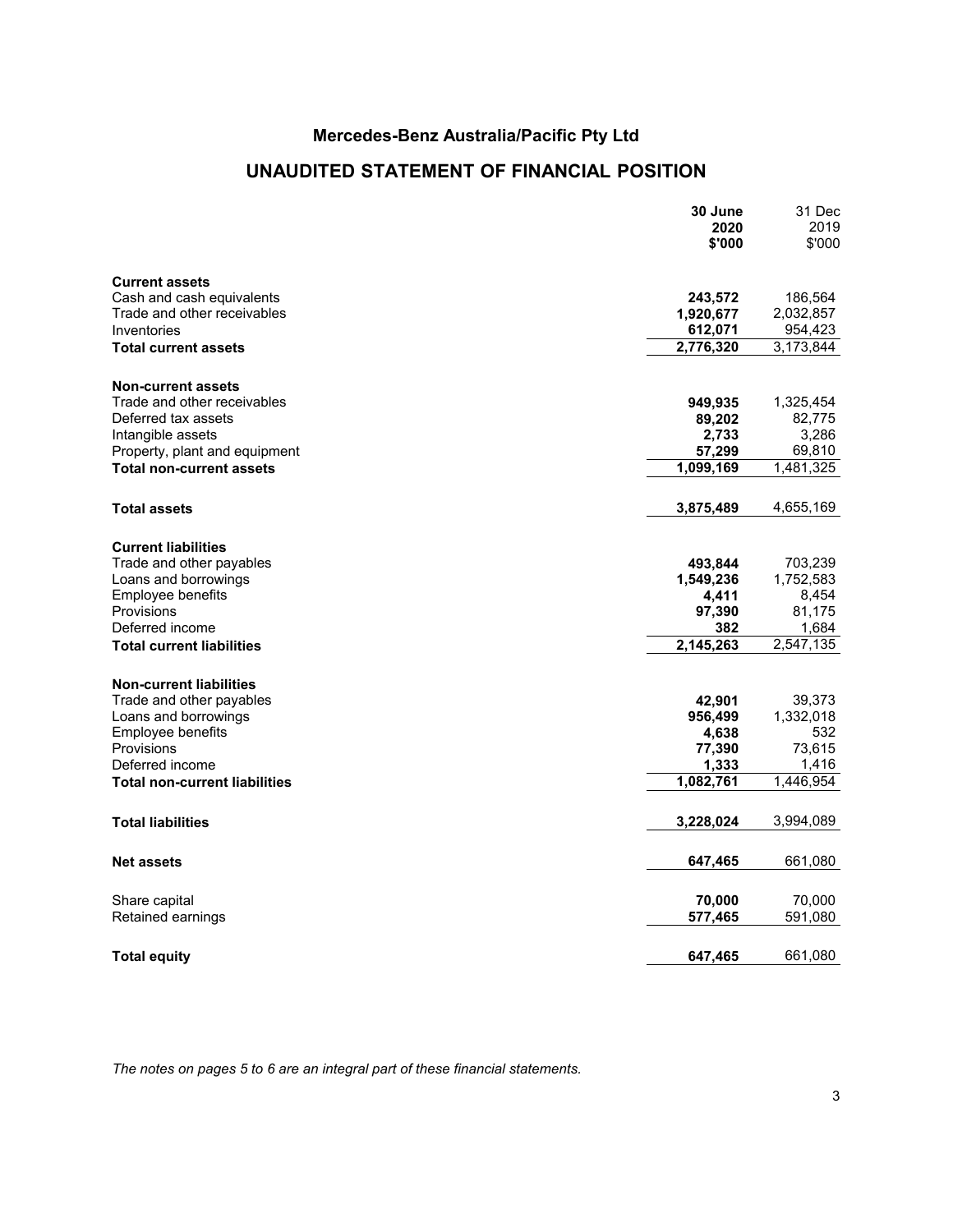# **UNAUDITED STATEMENT OF PROFIT OR LOSS FOR THE SIX MONTHS ENDED 30 JUNE**

<span id="page-5-0"></span>

|                                         | 2020<br>\$'000 | 2019<br>\$'000 |
|-----------------------------------------|----------------|----------------|
| Revenue                                 | 1,273,846      | 1,395,198      |
| Cost of sales                           | (1,244,064)    | (1,350,271)    |
| Gross profit                            | 29,782         | 44,927         |
| Other income                            | 14,065         | 13,978         |
| Employee expenses                       | (21, 570)      | (23, 033)      |
| Depreciation expense                    | (4,656)        | (3,656)        |
| Other expenses                          | (32,677)       | (57,620)       |
| <b>Result from operating activities</b> | (15,056)       | (25, 404)      |
| Net finance income/(expense)            | (3,932)        | (493)          |
| Profit/(loss) before income tax         | (18,988)       | (25, 897)      |
| Income tax benefit/(expense)            | 5,373          | 7,485          |
| Profit/(loss) for the period            | (13, 615)      | (18, 412)      |
|                                         |                |                |

*The notes on pages 5 to 6 are an integral part of these financial statements.*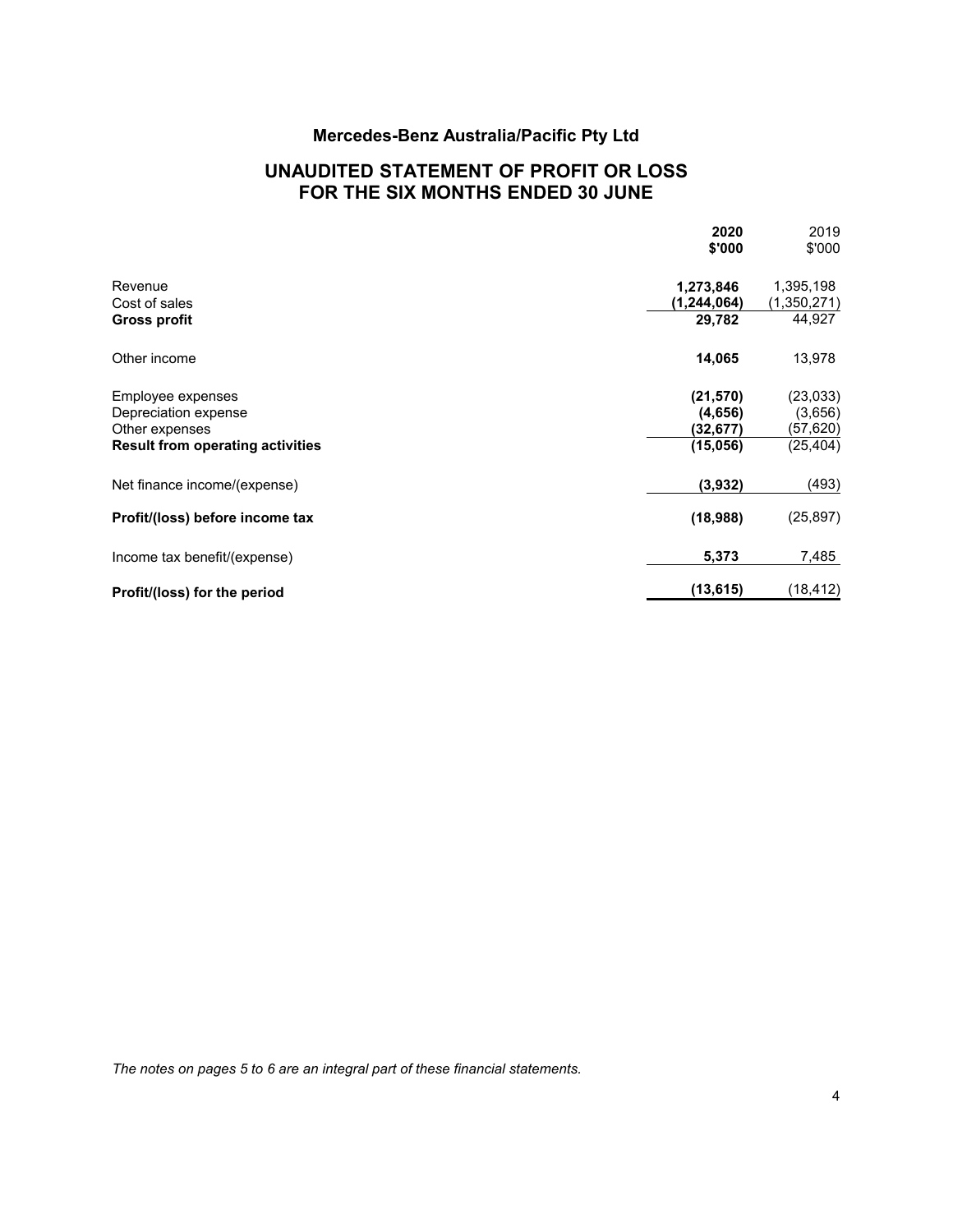# **NOTES TO THE FINANCIAL STATEMENTS FOR THE HALF YEAR ENDED 30 JUNE 2020**

### <span id="page-6-0"></span>**1 REPORTING ENTITY**

Mercedes-Benz Australia/Pacific Pty Ltd ("the Company") is a company domiciled in Australia. The address of the Company's registered office is Lexia Place, Mulgrave, Victoria 3170.

The Company is primarily involved in the importation, marketing and distribution of passenger and commercial motor vehicles and their component parts.

### **2 BASIS OF PREPARATION**

### **(a) Statement of compliance**

The condensed interim financial report has been prepared in order to meet certain requirements set out in Article 4 of the law of 11 January 2008 on transparency requirements in relation to information about issuers whose securities are admitted to trading on a regulated market (the "Transparency Law") and the Luxembourg Grand-Ducal decree dated 11 January 2008 on transparency requirements for issuers of securities (the "Transparency Regulation').

The financial statements were authorised for issue by the Board of Management on 29 July 2020.

#### **(b) Basis of measurement**

The financial statements have been prepared on the historical cost basis except for the following material items in the statement of financial position:

- derivative financial instruments are measured at fair value
- liabilities for cash-settled share-based payment arrangements are measured at fair value
- the defined benefit asset is measured as the net total of the plan assets, plus unrecognised past service cost and unrecognised actuarial losses, less unrecognised actuarial gains and the present value of the defined benefit obligation.

The financial statements have been prepared on a going concern basis.

#### **(c) Functional and presentation currency**

The financial statements are presented in Australian dollars which is the Company's functional currency.

The Company is of a kind referred to in ASIC Class Order 98/100 dated 10 July 1998 (updated by CO 05/641 effective 28 July 2005) and in accordance with that Class Order, all financial information presented in Australian dollars has been rounded to the nearest thousand, unless otherwise stated.

## **3 STATEMENT OF SIGNIFICANT ACCOUNTING POLICIES**

The accounting policies applied by the Company in these condensed interim financial statements are the same as those applied by the Company in its financial statements as at and for the year ended 31 December 2019.